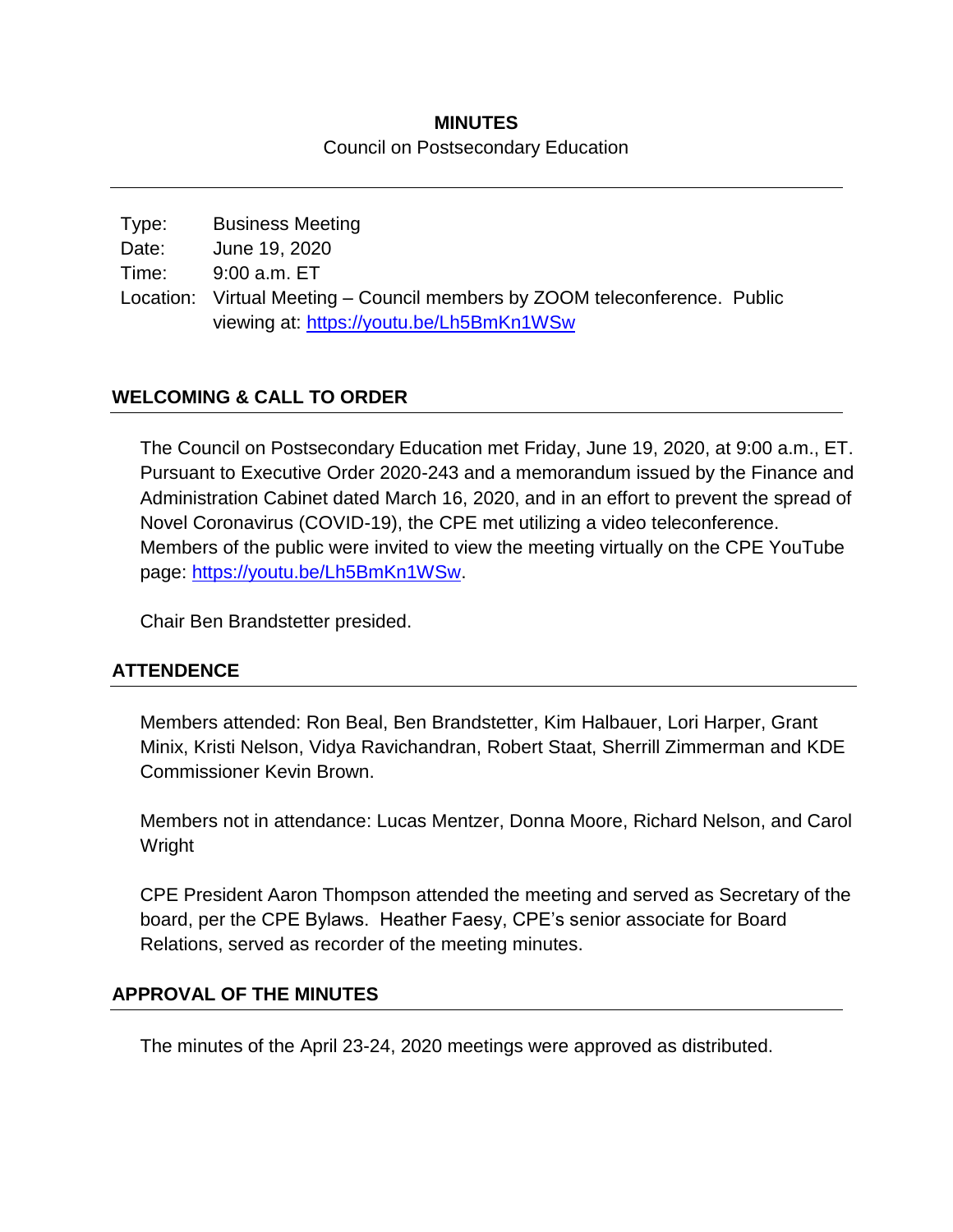### **PROPOSED COUNCIL RESOLUTIONS**

The Council approved resolutions for the following individuals in thanks of their support and service to postsecondary education in Kentucky:

- John Roush, President of Centre College
- Sherron Jackson, Kentucky Council on Postsecondary Education
- Grant Minix, Kentucky Council on Postsecondary Education

All recipients were present and provided comments following the presentation of the resolutions.

## **COMMENTS FROM KDE INTERIM COMMISSIONER, KEVIN BROWN**

Kentucky Department of Education's Interim Commissioner, Kevin Brown, provided an update on how the P-12 community responded to the school closures caused by the COVID-19 pandemic. He discussed how school districts are approaching the changes needed when school resumes in the fall and the varying guiding documents that are driving those decisions. Finally, he discussed the status of the Kentucky Board of Education Commissioner search. He anticipated a new Commissioner would be announced in August.

#### **COMMENTS FROM THE PRESIDENT**

Before beginning his report, President Aaron Thompson discussed the significance of June 19<sup>th</sup>, or Juneteenth, and what it means to him. He provided a number of updates on the status of the CARES Act and GEER funding, reports in progress in the Data and Advanced Analytics unit, the work the Kentucky Virtual Library to make materials more accessible to the public, and staff's preparation for a request to testify at the July 8 Interim Budget Review Subcommittee on Education meeting. Finally, he thanked the following four staff members for their voluntary work with the Department of Unemployment Insurance in helping the backlog of claims get processed: Amber Doss, Bethanie Butler, Ivy Robinson and Mary Allison.

## **CAMPUS REOPENING PLANNING UPDATE**

Greg Rush, CPE's senior fellow, provide an update on the work of the Council in developing guiding principles and a planning template for the fall 2020 restart. As of the date of the meeting, four institutions had already announced campus reopening plans: Eastern Kentucky University, Murray State University, University of Kentucky and the Kentucky Community and Technical College System.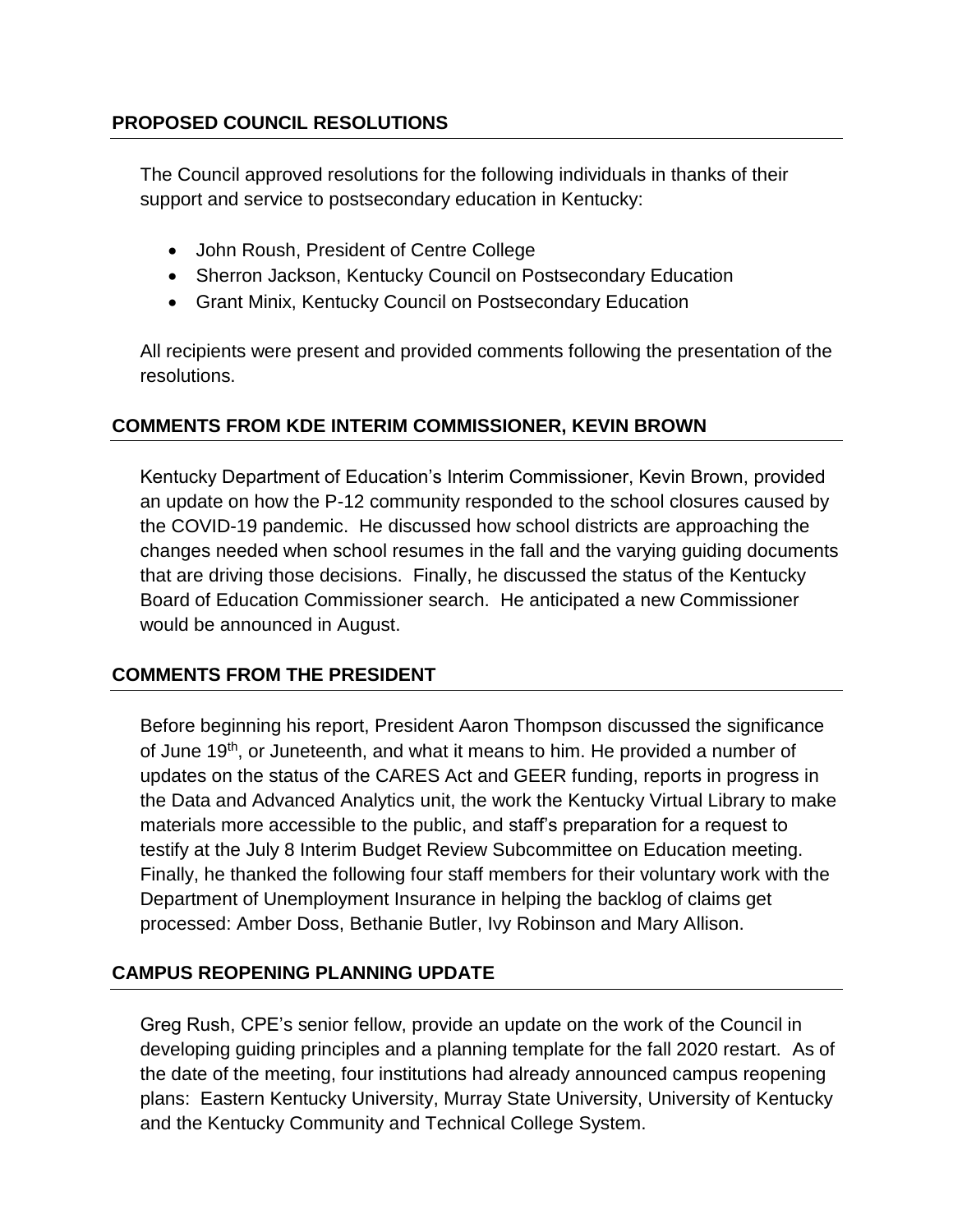Robert Jackson, president of Murray State University discussed his campus's plans, a collective effort developed among a team of 200 faculty, staff and administrators. As convener of the Conference of Presidents, he thanked the Council for their work on the guidelines and stated that all Kentucky campuses are working hard to ensure the safety and health of its students and families.

### **FINANCE COMMITTEE – REPORT AND RECOMMENDED ACTION ITEMS**

Committee Chair Ben Brandstetter presented the Finance Committee Report. The Committee met June 9th and received an update on the funding related to the CARES ACT and the Governor's Emergency Education Relief Fund. Staff also presented the methodology and results of the 2020-21 performance funding distribution.

At the April 24th meeting, the Council agreed to allow the postsecondary institutions the discretion to determine their own tuition and fee increases for resident undergraduate students for the upcoming academic year. Each institution was allowed to submit proposals that balance the needs of students and families and the resource needs of the institution. Additionally, the Council approved institutions to submit for approval market competitive rates for graduate and online courses.

Between then and June  $9<sup>th</sup>$ , six institutions submitted tuition and mandatory fee proposals, each of which were reviewed and approved by the Finance Committee at its meeting. Chair Brandstetter presented the Committee's approval recommendation:

- Kentucky State University: No increase in resident undergraduate base rate for the 2020-21 academic year, and a decrease to their non-resident rate by 37.6 percent.
- Morehead State University: No increase to either the resident or nonresident base rates.
- Murray State University: No increase in resident and non-resident undergraduate base rates and approval of their effort to simply the nonresident base rate by combining the out-of-state and regional rates for students admitted during the summer of 2020 and thereafter.
- Northern Kentucky University: No increase to either the resident or nonresident base rates.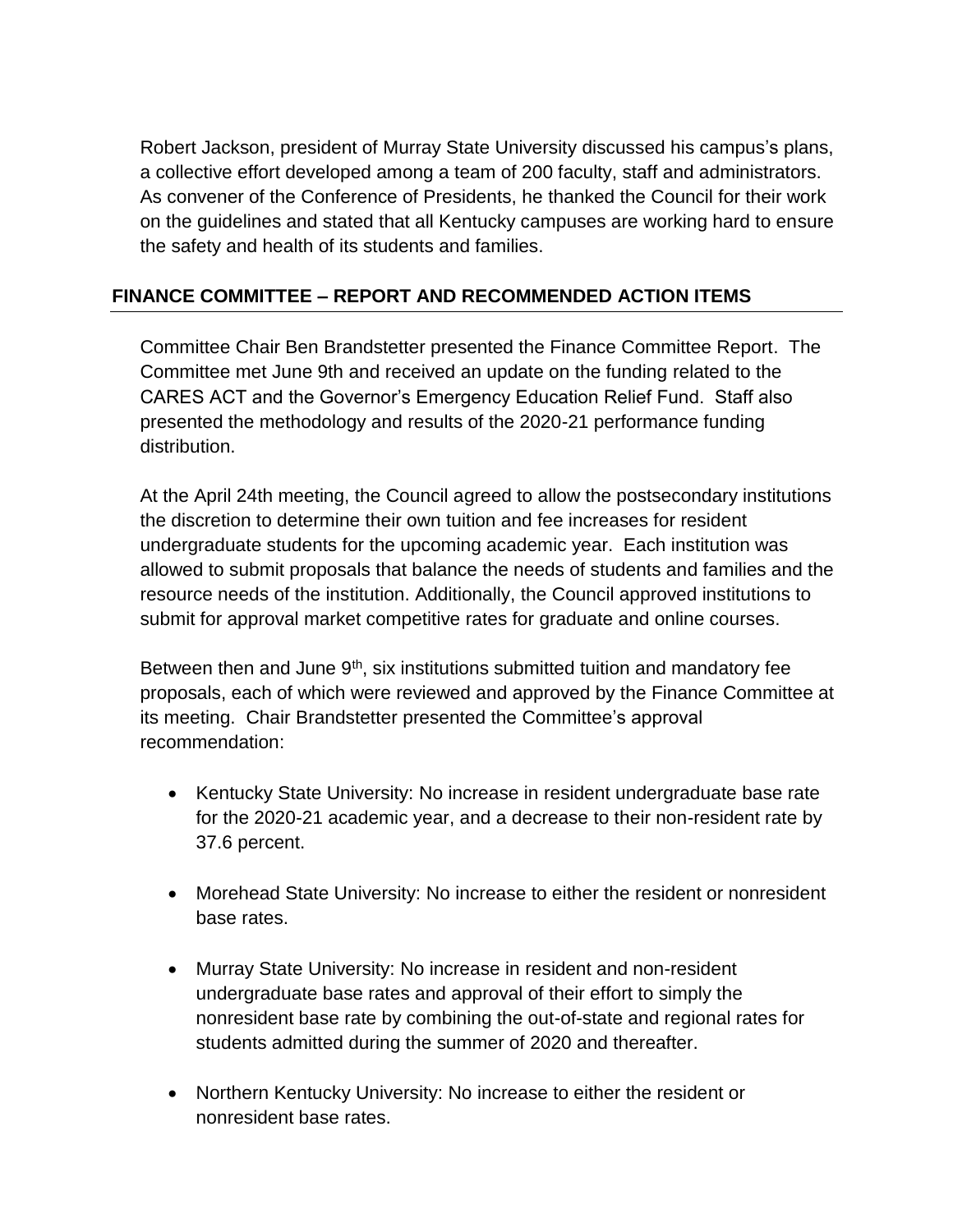- Western Kentucky University: No increase to either the resident or nonresident base rates.
- Kentucky Community and Technical College System: A 2.9% increase in the base rates for both resident and nonresident base rates, which equates to an increase of \$5.00 per credit hour for residents and \$10.00 per credit hour for nonresidents.

MOTION: Ms. Zimmerman moved the Council accept the recommendations of approval by the Finance Committee. Dr. Staat seconded the motion.

VOTE: The motion passed.

Three institutions were unable to submit tuition and mandatory fee proposals because their boards had not yet met to review and approve them. Those universities are: the University of Kentucky, the University of Louisville, and Eastern Kentucky University. On behalf of the Finance Committee, Chair Brandstetter requested the Council delegate authority to the Committee to review and finalize those rates on its behalf at a special meeting in July.

MOTION: Ms. Harper moved that the Council delegate the review and approval authority of the 2020-21 tuition and mandatory fee proposals of the University of Kentucky, the University of Louisville, and Eastern Kentucky University to the Finance Committee. Ms. Nelson seconded the motion.

VOTE: The motion passed.

## **ACADEMIC AND STRATEGIC INITIATIVES COMMITTEE – REPORT AND RECOMMENDED ACTION ITEMS**

Committee Chair Lori Harper presented the Academic and Strategic Initiatives Committee Report and Recommendations. The Committee met on May 20, 2020 and discussions centered on COVID-19 student success efforts and campus reopening plans and they received a number of updates regarding ongoing academic and student success initiatives and the planned research for the next academic year. Ms. Harper also presented the Committee's recommendation to approve the following six new academic programs: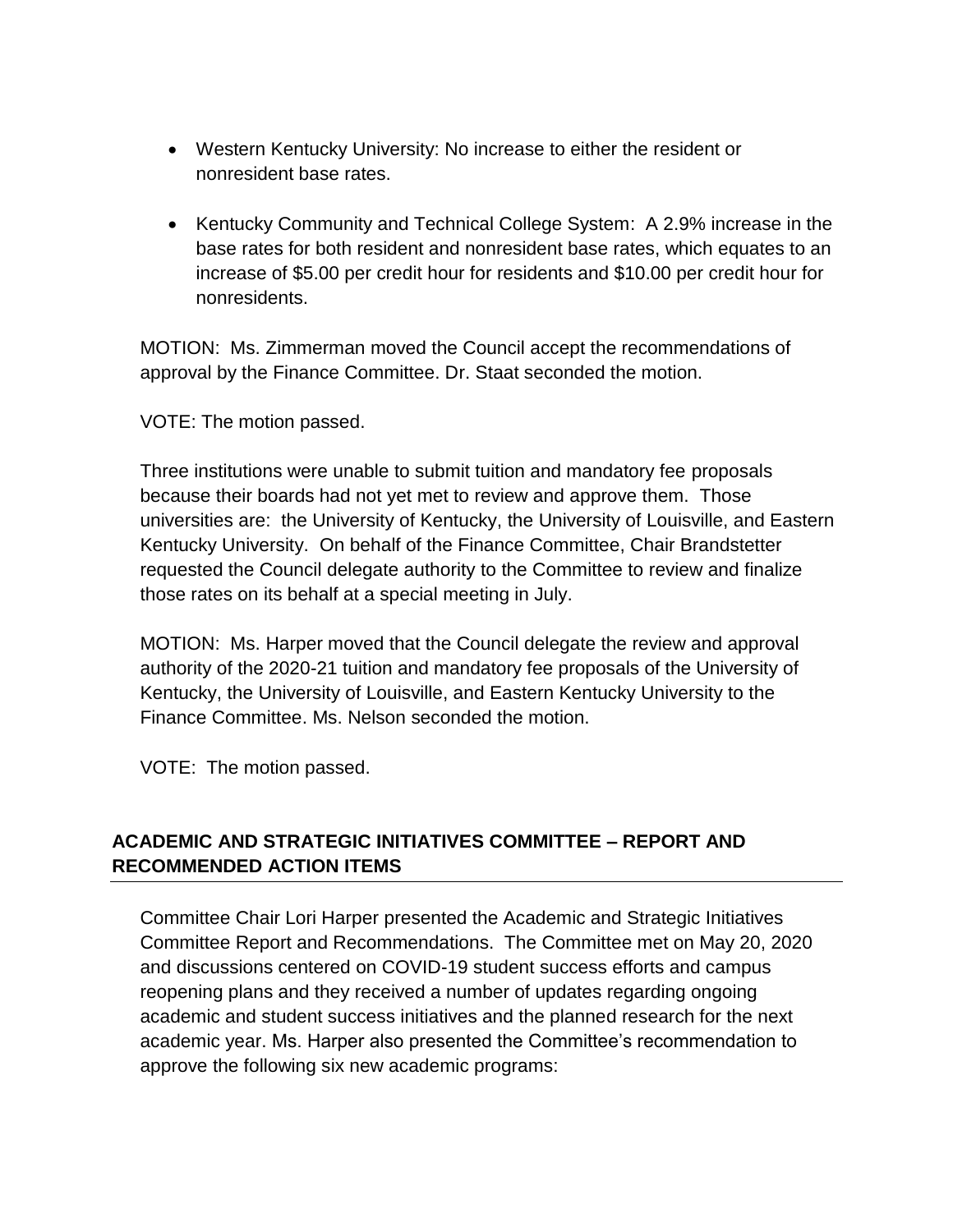- Two programs at Western Kentucky University Bachelor of Science in Environmental, Sustainability, and Geographic Studies; Bachelor of Fine Arts in Film Production.
- Two programs at the University of Louisville Bachelor of Arts in Business Administration; Masters of Science in Materials and Energy Science and Engineering.
- Two programs at Murray State University Bachelor of Science in Respiratory Therapy; Bachelor of Science in General Studies.

MOTION: Ms. Halbauer moved that the Council accept the recommendations of approval by the Academic & Strategic Initiatives Committee. Mr. Minix seconded the motion.

The motion passed.

# **EXECUTIVE COMMITTEE – REPORT AND RECOMMENDED ACTION ITEMS**

Chair Brandstetter discussed recent Executive Committee meetings where conversations have focused on COVID-19 responses and planning and how those actions intersect with the statewide strategic agenda.

Chair Brandstetter also presented the following action items, which were reviewed by the Executive Committee and recommended for approval by the Council:

- Approval of the 2020-21 Agency Operating Budget, which was based upon the enacted state budget per HB 352 (2020).
- Approval of the amended Council bylaws. Revisions were made to formalize the addition of the two standing committees – Finance Committee and Academic & Strategic Initiatives Committee

MOTION: Ms. Zimmerman moved that the Council accept the Executive Committee's report and recommendations of approval. Dr. Staat seconded the motion.

VOTE: The motion passed.